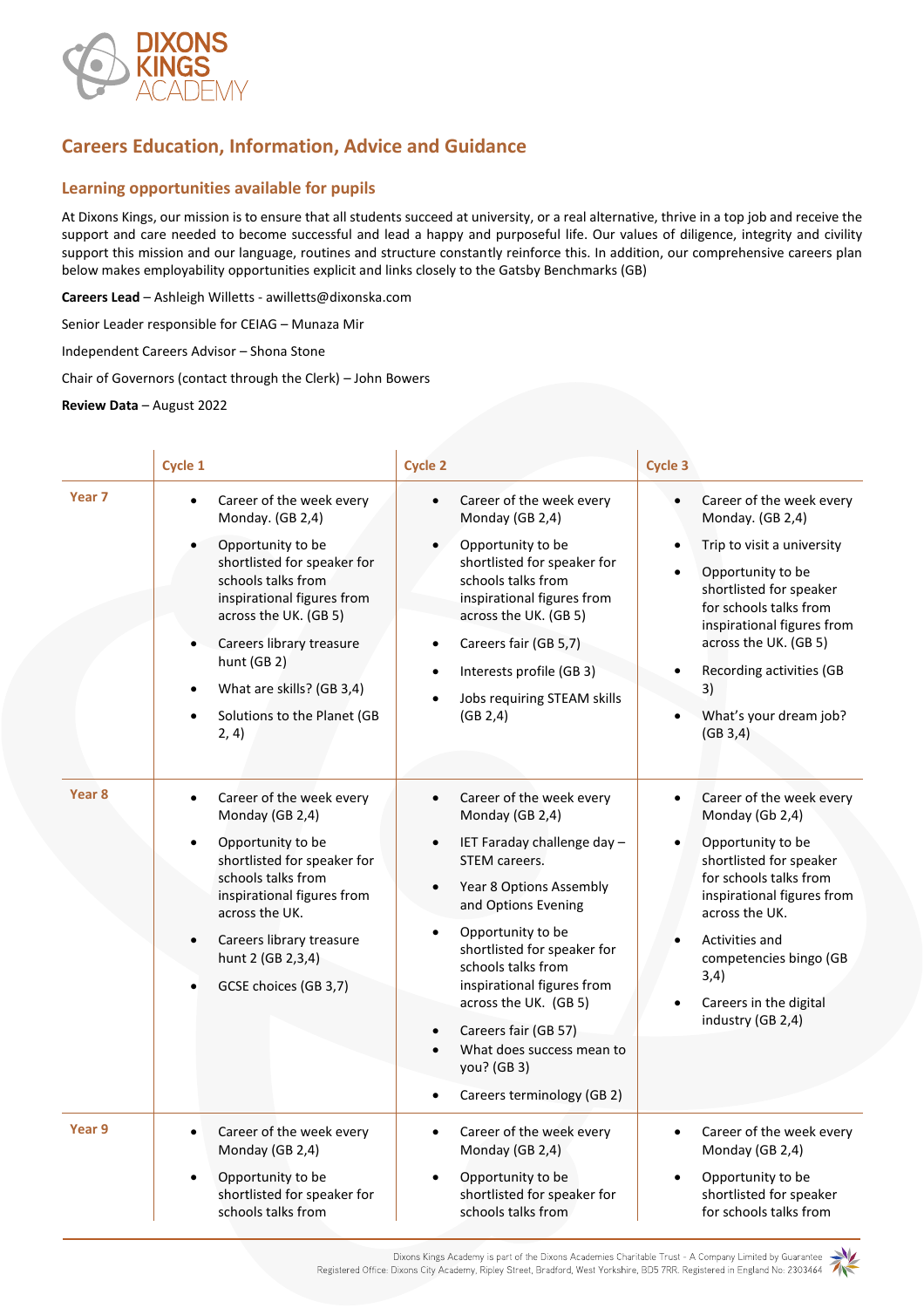|         | inspirational figures from<br>across the UK. (GB 5)<br>Subject library treasure<br>$\bullet$<br>hunt (GB 3,4,7)<br>What makes a great leader?<br>(GB3)                                                                                                                                                                                                                                 | inspirational figures from<br>across the UK. (GB 5)<br>Careers fair (GB 5,7)<br>$\bullet$<br>Talking about your activities<br>(GB3)<br>Being kind to yourself (GB<br>3)                                                                                                                                                                                                                                                                                                                                           | inspirational figures from<br>across the UK. (GB 5)<br>Identifying interests (GB<br>$\bullet$<br>2,3,4,<br>Your skills, your team,<br>$\bullet$<br>your future (GB 3)                                                                                                                                                                                             |
|---------|----------------------------------------------------------------------------------------------------------------------------------------------------------------------------------------------------------------------------------------------------------------------------------------------------------------------------------------------------------------------------------------|-------------------------------------------------------------------------------------------------------------------------------------------------------------------------------------------------------------------------------------------------------------------------------------------------------------------------------------------------------------------------------------------------------------------------------------------------------------------------------------------------------------------|-------------------------------------------------------------------------------------------------------------------------------------------------------------------------------------------------------------------------------------------------------------------------------------------------------------------------------------------------------------------|
| Year 10 | Career of the week every<br>٠<br>Monday (GB 2,4)<br>Opportunity to be<br>shortlisted for speaker for<br>schools talks from<br>inspirational figures from<br>across the UK. (GB 5)<br>Careers library treasure<br>$\bullet$<br>hunt 4 (GB 2)<br>Personality profile (GB 3)                                                                                                              | Career of the week every<br>٠<br>Monday (GB 2,4)<br>Opportunity to be<br>shortlisted for speaker for<br>schools talks from<br>inspirational figures from<br>across the UK. (GB 5)<br>Careers fair (GB 57)<br>$\bullet$<br>How to research possible<br>placements (GB 2,3,6)<br>How to contact employers<br>(GB 5)                                                                                                                                                                                                 | Career of the week every<br>$\bullet$<br>Monday (GB 2,4)<br>Opportunity to be<br>$\bullet$<br>shortlisted for speaker<br>for schools talks from<br>inspirational figures from<br>across the UK. (GB 5)<br>1:1 Careers interviews<br>$\bullet$<br>(GB 8)<br>What makes a great<br>$\bullet$<br>team player? (GB 3)<br>Post 16 choices (GB 3,7)                     |
| Year 11 | Opportunity to be<br>$\bullet$<br>shortlisted for speaker for<br>schools talks from<br>inspirational figures from<br>across the UK. (GB 5)<br>Application support for<br>academic and vocational<br>routes (GB 3,8)<br>CV's and cover letters (GB<br>5)<br>CV workshop (GB 5)<br>1:1 Careers interviews (GB<br>8)<br>Post 16 talks with a variety<br>of schools and colleges (GB<br>7) | Mock Interviews:<br>preparation, interviews,<br>feedback (GB 5)<br>Post 16 talks with a variety<br>of schools and colleges. (GB<br>7)<br>Application support for<br>$\bullet$<br>academic and vocational<br>routes (GB 3,8)<br>Mock results options and<br>advice (GB 3,8)<br>Opportunity to be<br>shortlisted for speaker for<br>schools talks from<br>inspirational figures from<br>across the UK. (GB 5)<br>CV and cover letter writing<br>(GB 5)<br>Careers fair (GB 5,7)<br>1:1 Careers interviews (GB<br>8) | Application support for<br>$\bullet$<br>academic and vocational<br>routes (GB 3,8)<br>Opportunity to be<br>$\bullet$<br>shortlisted for speaker<br>for schools talks from<br>inspirational figures from<br>across the UK. (GB 5)<br>1:1 Careers interviews<br>(GB 8)<br>Coping with change:<br>leaving secondary school<br>(GB3)<br>Revision: GoodvsBad (GB<br>3) |